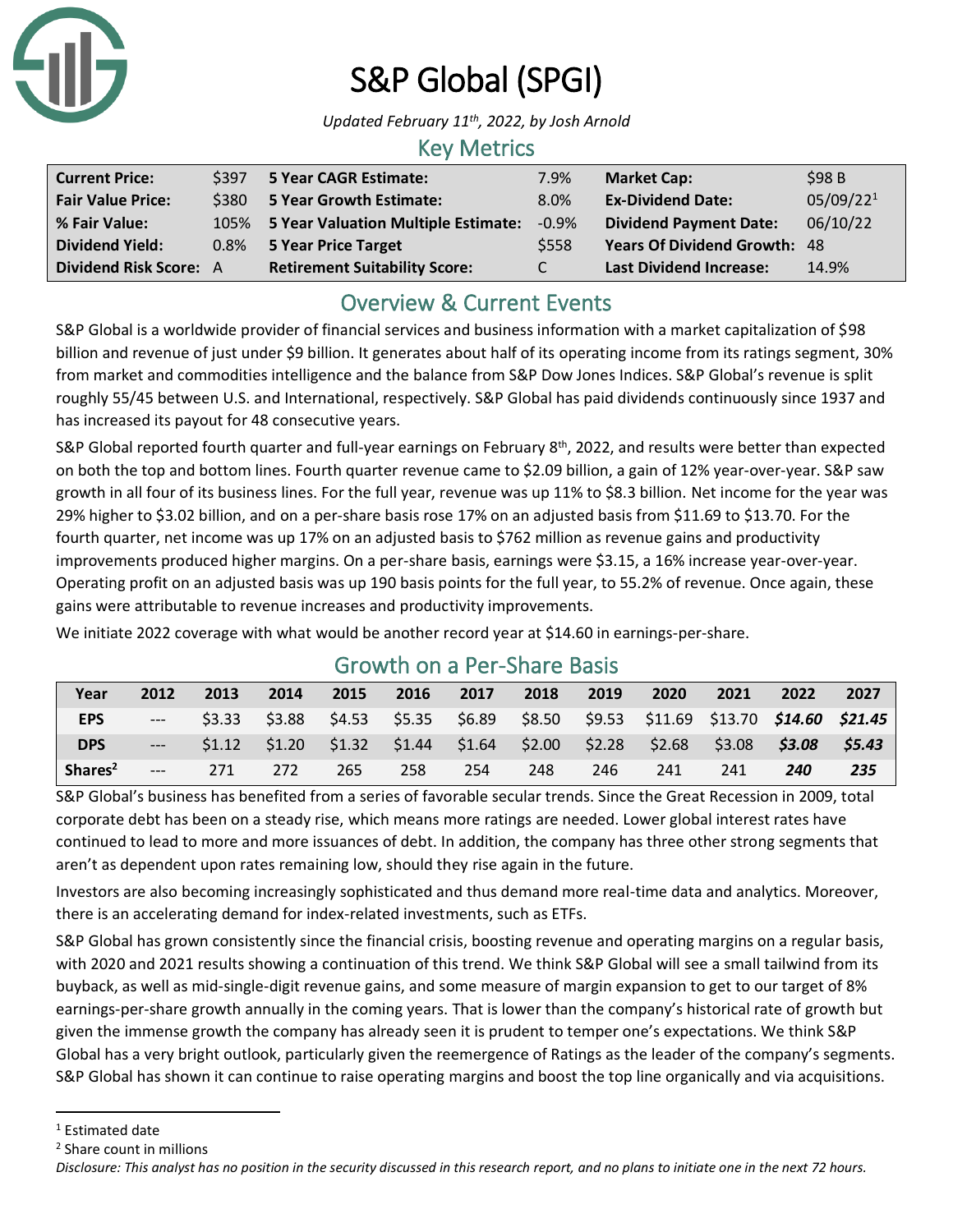

# S&P Global (SPGI)

#### *Updated February 11th, 2022, by Josh Arnold*

We will re-rate these estimates when and if the combination with IHS Markit is consummated, which it appears it will be, and management reiterated its confidence the deal would go through in Q4 results.

## Valuation Analysis

| Year                                                                              | 2012 | 2013 | 2014 | 2015 | 2016 2017 2018 2019                |  | $\sim$ 2020 | 2021 | <b>Now</b> | 2027    |
|-----------------------------------------------------------------------------------|------|------|------|------|------------------------------------|--|-------------|------|------------|---------|
| <b>Avg. P/E</b> --- 19.2 21.1 21.8 20.3 20.9 22.6 24.2 27.1 29.4 <b>27.2 26.0</b> |      |      |      |      |                                    |  |             |      |            |         |
| Avg. Yld. ---                                                                     |      |      |      |      | 1.8% 1.5% 1.3% 1.3% 1.1% 1.0% 1.0% |  | $0.8\%$     | 0.8% | 0.8%       | $1.0\%$ |

S&P Global's 5-year average price-to-earnings ratio is 23, but we're assessing fair value at 26 times earnings given the sustained, outstanding performances the company has produced. The stock is currently trading at a price-to-earnings ratio of 27.2 and thus, is much closer to our estimate of fair value, due to the selloff since our last update. We therefore see a much smaller impact to total returns from the valuation in the coming years.

## Safety, Quality, Competitive Advantage, & Recession Resiliency

| Year   | 2012          | 2013   | 2014 |     |     |     | 2015 2016 2017 2018 | $\sqrt{2019}$ | 2020 | 2021 | 2022   | 2027 |
|--------|---------------|--------|------|-----|-----|-----|---------------------|---------------|------|------|--------|------|
| Payout | <b>Normal</b> | $34\%$ | 31%  | 29% | 27% | 24% | $24\%$              | 24%           | 23%  | 22%  | $21\%$ | 25%  |

The most important feature of S&P Global is its strong competitive position. It operates in the highly concentrated financial ratings industry where the three well-known rating agencies control over 90% of global financial debt ratings.

On the other hand, S&P Global is vulnerable to recessions, as companies, countries and individuals become much more conservative during such periods, and thus their interest in financial services and debt issuance greatly decreases. This was evident in the Great Recession, when S&P Global's earnings-per-share fell -21%, from \$2.94 in 2007 to \$2.33 in 2009. However, given that it was a financial crisis and most companies saw their earnings collapse, the performance of S&P Global was solid overall. To its credit, S&P Global's earnings thrived in 2020 despite a sharp recessionary period.

## Final Thoughts & Recommendation

S&P Global enjoys the advantage of its oligopoly in the ratings industry and has ample room to keep growing at a rapid pace in all its segments for years. With earnings growth of 8%, we expect 7.9% average annual returns over the next five years after accounting for dividends and the much smaller valuation headwind. S&P Global is a Dividend Aristocrat, and the valuation is much improved. Shares continue to earn a hold rating.



## Total Return Breakdown by Year

## [Click here to rate and review this research report. Your feedback is important to us.](https://suredividend.typeform.com/to/e7Q96E)

*Disclosure: This analyst has no position in the security discussed in this research report, and no plans to initiate one in the next 72 hours.*